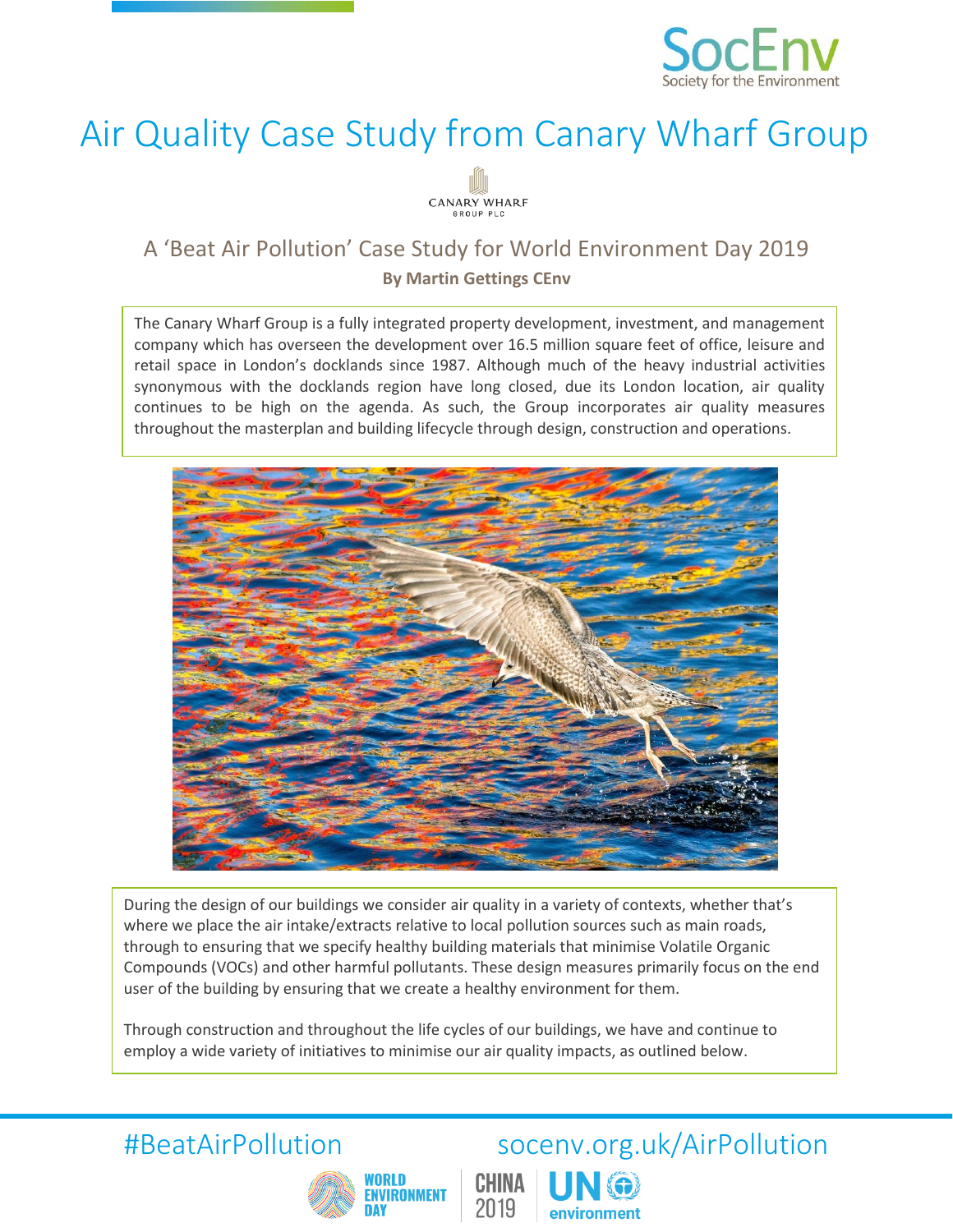### Initiatives to minimise air quality impacts

#### **No idling zones**

We have designated a number of no-idling zones around the Estate in hotspots where taxis and other vehicles typically gather. These areas are clearly designated with signs and are monitored by our security officers.

#### **Clean Air Campaign**

Our Wood Wharf development was the first construction site to support the GLA's Clean Air Campaign, which encourages drivers to turn off their engines when not in use. First deployed on our Wood Wharf site, in partnership with the London Borough of Tower Hamlets, the project team set up a stand in



the lorry holding area on site and handed out promotional material designed to educate drivers on both the environmental and health impacts of engine emissions.



### **NRMM regulations**

Our Heron Quays Pavilion project is our first to participate in London's Non-Road Mobile Machinery (NRMM) emissions scheme, first piloted on Crossrail, which mandates the use of EU Emissions Stage IIIB plant for machinery between 37 to 560kW. The project also submits NRMM data to the www.nrmm.london website, to allow for a more accurate London Atmospheric Emission Inventory (LAEI) to be developed which will help to inform air quality policy for London in the future.

#### **Delivery logistics**

We employ a delivery booking system as part of the wider logistics strategy to ensure that site deliveries are planned well in advance in order to reduce the amount of construction related traffic both on and off site.

### #BeatAirPollution socenv.org.uk/AirPollution